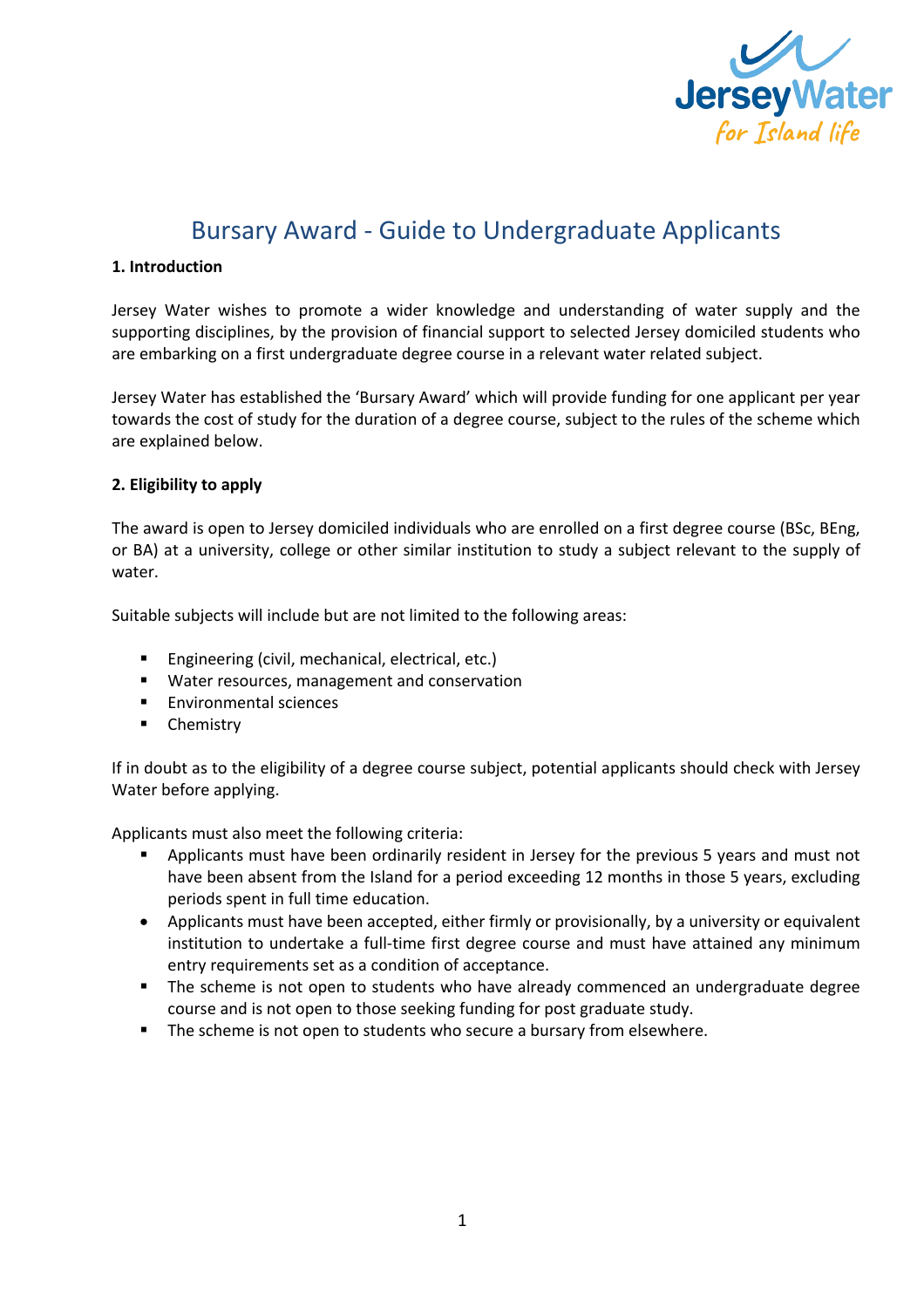## **3. Application procedures**

The application form is available online at www.jerseywater.je and should be accompanied by a brief letter from the applicant setting out:

- o **Why they have chosen that course**
- o **How the course will assist them with their future career goals**
- o **Any personal qualities that would contribute to the success in the water industry**

Applicants must provide Jersey Water with proof of acceptance from the relevant college, university or other institution for which they will be attending their degree course.

## **4. Value of award**

A bursary of £2,000 per year of study will be awarded to each successful candidate towards the costs of their maintenance, travel and tuition fees. Any additional funding requirements will need to be met by the student from other sources.

## **5. Payments to the student**

Payments will be spread evenly over the academic year and made directly into the student's bank account at the beginning of each term. Students must arrange to have a suitable bank account for payment handling.

After completion of each academic year, students will be required to confirm their intention to continue the course and provide satisfactory annual reports/examination passes before further payments are made.

## **6. Work experience programme**

Jersey Water will seek to offer paid work experience to the recipients of the bursary award for up to four weeks per annum whilst still in full time education. This will allow the recipient to experience many of the diverse areas involved in the supply of water.

## **7. Terms & Conditions**

- The Panel's decision is final and they will not enter into discussion as to why an application was or was not successful.
- Personal data from successful applicants will be held in Jersey Water databases for the purposes of administering the awards process.
- Personal data from unsuccessful applicants will be held for 6 months then destroyed.
- Only one application per person will be considered.
- Students who have either received funding from elsewhere or receive it whilst in receipt of Jersey Water's bursary should advise Jersey Water immediately.
- Students who gain a bursary from elsewhere will not be considered for the Jersey Water bursary.
- Jersey Water requires reference to its support to be made in the publication of any results for which a student is in receipt of the award.
- Awards must be taken up in the year in which they are allocated.
- In the event of unsatisfactory academic performance or conduct by the student, the award may be suspended or terminated. Jersey Water will decide what action should be taken in each case.